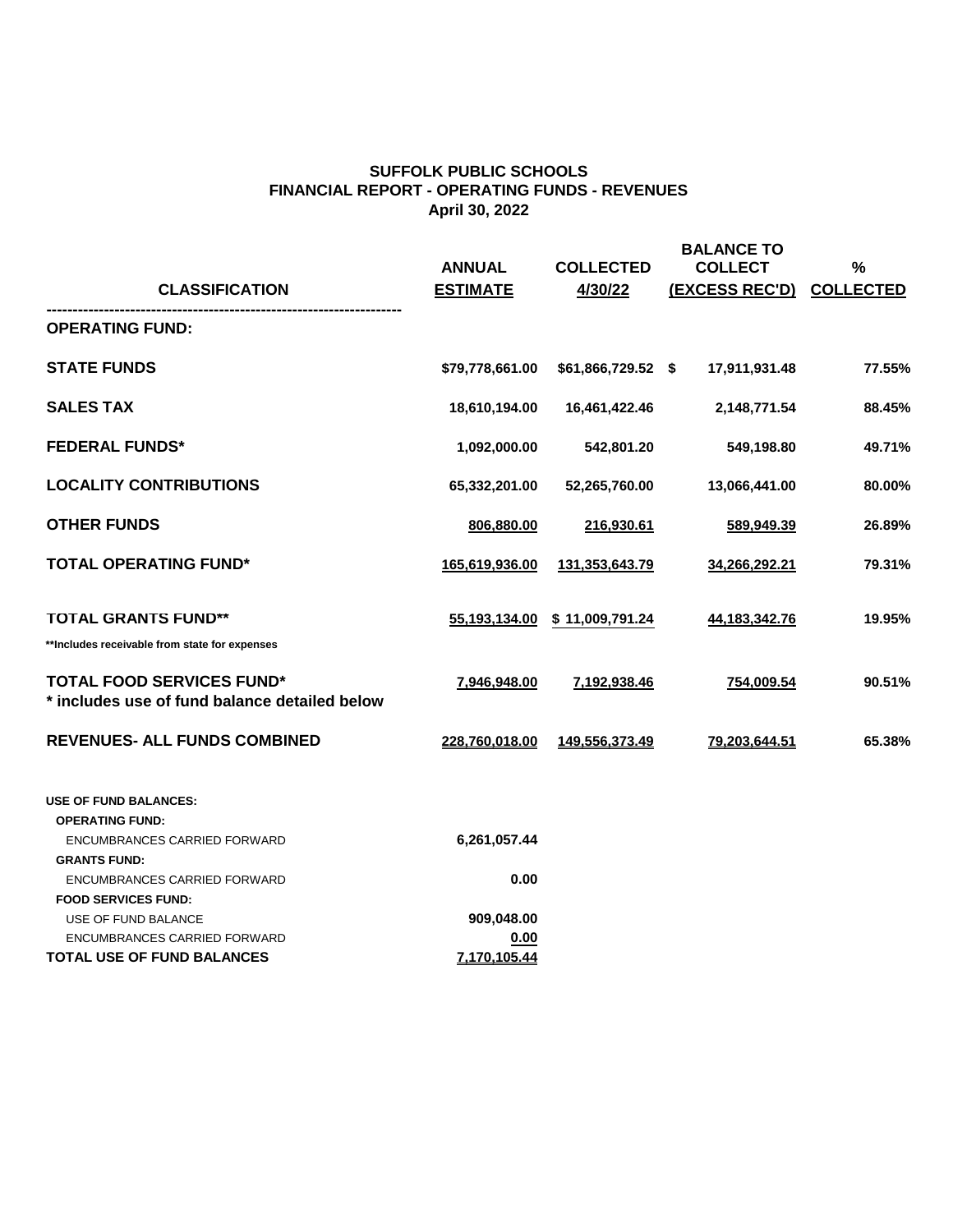.

|                                       |                |                   | <b>TOTAL</b>     |                       |                |                |  |
|---------------------------------------|----------------|-------------------|------------------|-----------------------|----------------|----------------|--|
|                                       | <b>ANNUAL</b>  | <b>ENCUMBERED</b> | YEAR-T0-DATE     | <b>EXPENDED &amp;</b> |                | $\frac{0}{0}$  |  |
| <b>CLASSIFICATION</b>                 | <b>BUDGET</b>  | 4/30/22           | 4/30/22          | <b>ENCUMBERED</b>     | <b>BALANCE</b> | <b>EXP/ENC</b> |  |
| <b>OPERATING FUND:</b>                |                |                   |                  |                       |                |                |  |
| <b>ELEMENTARY REGULAR</b>             | 33,816,906.52  | 29,733.45         | 24,302,759.19    | 24,332,492.64         | 9,484,413.88   | 71.95%         |  |
| ELEMENTARY VA PRE-K INITIATIVE        | 2,881,749.00   | 0.00              | 2,132,332.24     | 2,132,332.24          | 749,416.76     | 73.99%         |  |
| <b>ELEMENTARY SPECIAL</b>             | 11,416,647.49  | 15,782.12         | 8,553,205.21     | 8,568,987.33          | 2,847,660.16   | 75.06%         |  |
| ELEMENTARY GIFTED/TALENTED            | 702,715.00     | 0.00              | 493,536.36       | 493,536.36            | 209,178.64     | 70.23%         |  |
| ELEMENTARY DIAGNOSTICIAN              | 445,938.00     | 0.00              | 373,586.73       | 373,586.73            | 72,351.27      | 83.78%         |  |
| <b>ELEM SUMMER SCHOOL</b>             | 119,640.00     | 0.00              | 226,709.25       | 226,709.25            | (107,069.25)   | 189.49%        |  |
| ELEMENTARY SUM SCH SPEC               | 87,406.00      | 0.00              | 83,726.55        | 83,726.55             | 3,679.45       | 95.79%         |  |
| <b>TOTAL ELEMENTARY SCHOOL</b>        | 49,471,002.01  | 45,515.57         | 36, 165, 855. 53 | 36,211,371.10         | 13,259,630.91  | 73.20%         |  |
| <b>MIDDLE REGULAR</b>                 | 16,665,601.29  | 15,152.67         | 11,943,641.88    | 11,958,794.55         | 4,706,806.74   | 71.76%         |  |
| <b>MIDDLE ATLETICS</b>                | 119,102.00     | 0.00              | 43,482.43        | 43,482.43             | 75,619.57      | 36.51%         |  |
| <b>MIDDLE SPECIAL</b>                 | 5,549,053.50   | 2,744.16          | 4,353,382.89     | 4,356,127.05          | 1,192,926.45   | 78.50%         |  |
| MIDDLE CTE                            | 442,302.00     | 0.00              | 307,592.42       | 307,592.42            | 134,709.58     | 69.54%         |  |
| <b>MIDDLE GIFTED &amp; TALENTED</b>   | 334,753.00     | 0.00              | 203,302.19       | 203,302.19            | 131,450.81     | 60.73%         |  |
| MIDDLE SCHOOL DIAGNOSTICIAN           | 102,107.00     | 0.00              | 84,896.57        | 84,896.57             | 17,210.43      | 83.14%         |  |
| MIDDLE SUMMER SCHOOL                  | 140,013.00     | 0.00              | 119,780.54       | 119,780.54            | 20,232.46      | 85.55%         |  |
| MIDDLE SCHOOL SUM SCH SPEC            | 43,698.00      | 0.00              | 45,984.92        | 45,984.92             | (2,286.92)     | 105.23%        |  |
| <b>TOTAL MIDDLE SCHOOL</b>            | 23,396,629.79  | 17,896.83         | 17,102,063.84    | 17,119,960.67         | 6,276,669.12   | 73.17%         |  |
| <b>HIGH REGULAR</b>                   | 19,001,377.49  | 199,214.72        | 15,040,529.43    | 15,239,744.15         | 3,761,633.34   | 80.20%         |  |
| <b>HIGH ATHLETICS</b>                 | 883,498.00     | 53,415.72         | 542,730.98       | 596,146.70            | 287,351.30     | 67.48%         |  |
| <b>HIGH SPECIAL</b>                   | 6,300,624.00   | 3,926.17          | 5,048,615.49     | 5,052,541.66          | 1,248,082.34   | 80.19%         |  |
| <b>HIGH CTE</b>                       | 1,971,368.16   | 15,920.21         | 1,318,138.82     | 1,334,059.03          | 637,309.13     | 67.67%         |  |
| COLLEGE AND CAREER ACAD. PRUDE        | 1,683,959.00   | 21,451.00         | 1,291,338.55     | 1,312,789.55          | 371,169.45     | 77.96%         |  |
| <b>HIGH GIFTED &amp; TALENTED</b>     | 202,500.00     | 0.00              | 186,204.26       | 186,204.26            | 16,295.74      | 91.95%         |  |
| <b>HIGH SCHOOL SPECIALTY PROGRAMS</b> | 164,863.00     | 0.00              | 115,540.70       | 115,540.70            | 49,322.30      | 70.08%         |  |
| <b>HIGH SCHOOL DIAGNOSTICIAN</b>      | 193,494.00     | 0.00              | 173,451.01       | 173,451.01            | 20,042.99      | 89.64%         |  |
| <b>HIGH SUMMER SCHOOL</b>             | 168,320.00     | 0.00              | 188,864.88       | 188,864.88            | (20, 544.88)   | 112.21%        |  |
| HIGH SCHOOL SUM SCH SPEC              | 43,698.00      | 0.00              | 20,275.48        | 20,275.48             | 23,422.52      | 46.40%         |  |
| <b>TOTAL HIGH SCHOOL</b>              | 30,613,701.65  | 293,927.82        | 23,925,689.60    | 24,219,617.42         | 6,394,084.23   | 79.11%         |  |
| <b>ISAEP &amp; ALTERNATIVE ED</b>     | 1,694,608.00   | 0.00              | 1,192,738.60     | 1,192,738.60          | 501,869.40     | 70.38%         |  |
| <b>SPS SUCCESS</b>                    | 282,642.00     | 0.00              | 58,883.04        | 58,883.04             | 223,758.96     | 20.83%         |  |
| <b>FOCUS CENTER</b>                   | 155,857.00     | 0.00              | 50,539.32        | 50,539.32             | 105,317.68     | 32.43%         |  |
| <b>ADULT VOCATIONAL - CCAP</b>        | 54,443.00      | 0.00              | 88,011.21        | 88,011.21             | (33, 568.21)   | 161.66%        |  |
| NON-DEPARTMENTAL                      | 355,000.00     | 24,039.74         | (202, 959.99)    | (178, 920.25)         | 533,920.25     | $-50.40%$      |  |
| TOTAL INSTRUCTIONAL OTHER             | 2,542,550.00   | 24,039.74         | 1,187,212.18     | 1,211,251.92          | 1,331,298.08   | 47.64%         |  |
| <b>TOTAL INSTRUCTION</b>              | 106,023,883.45 | 381,379.96        | 78,380,821.15    | 78,762,201.11         | 27,261,682.34  | 74.29%         |  |
| <b>GUIDANCE</b>                       | 4,432,185.00   | 0.00              | 3,247,245.76     | 3,247,245.76          | 1,184,939.24   | 73.27%         |  |
| SOCIAL WORKERS/VISITING TCHRS         | 567,326.00     | 0.00              | 455,082.92       | 455,082.92            | 112,243.08     | 80.22%         |  |
| <b>HOMEBOUND</b>                      | 48,254.00      | 0.00              | 58,513.54        | 58,513.54             | (10, 259.54)   | 121.26%        |  |
| <b>STAFF DEVELOPMENT</b>              | 129,818.00     | 0.00              | 96,095.82        | 96,095.82             | 33,722.18      | 74.02%         |  |
| <b>INSTRUCTIONAL SUPPORT</b>          | 4,309,643.20   | 44,066.67         | 3,500,133.71     | 3,544,200.38          | 765,442.82     | 82.24%         |  |
| <b>ADULT SUPPORT - CCAP</b>           | 160,770.00     | 0.00              | 119,822.53       | 119,822.53            | 40,947.47      | 74.53%         |  |
| <b>CURRICULUM DEVELOPMENT</b>         | 78,555.00      | 0.00              | 30,117.48        | 30,117.48             | 48,437.52      | 38.34%         |  |
| <b>MEDIA/LIBRARY</b>                  | 2,356,748.00   | 23,675.39         | 1,625,946.15     | 1,649,621.54          | 707,126.46     | 70.00%         |  |
| <b>PRINCIPAL'S OFFICE</b>             | 9,232,299.00   | 0.00              | 7,590,289.39     | 7,590,289.39          | 1,642,009.61   | 82.21%         |  |
| <b>PRINT SHOP</b>                     | 400,031.00     | 10,552.67         | 219,677.58       | 230,230.25            | 169,800.75     | 57.55%         |  |
| TOTAL INSTRUCTIONAL SUPPORT           | 21,715,629.20  | 78,294.73         | 16,942,924.88    | 17,021,219.61         | 4,694,409.59   | 78.38%         |  |
| <b>TOTAL INSTRUCTION</b>              | 127,739,512.65 | 459,674.69        | 95,323,746.03    | 95,783,420.72         | 31,956,091.93  | 74.98%         |  |

## **SUFFOLK PUBLIC SCHOOLS FINANCIAL REPORT - OPERATING FUNDS - EXPENDITURES Month Ending: April 30, 2022**